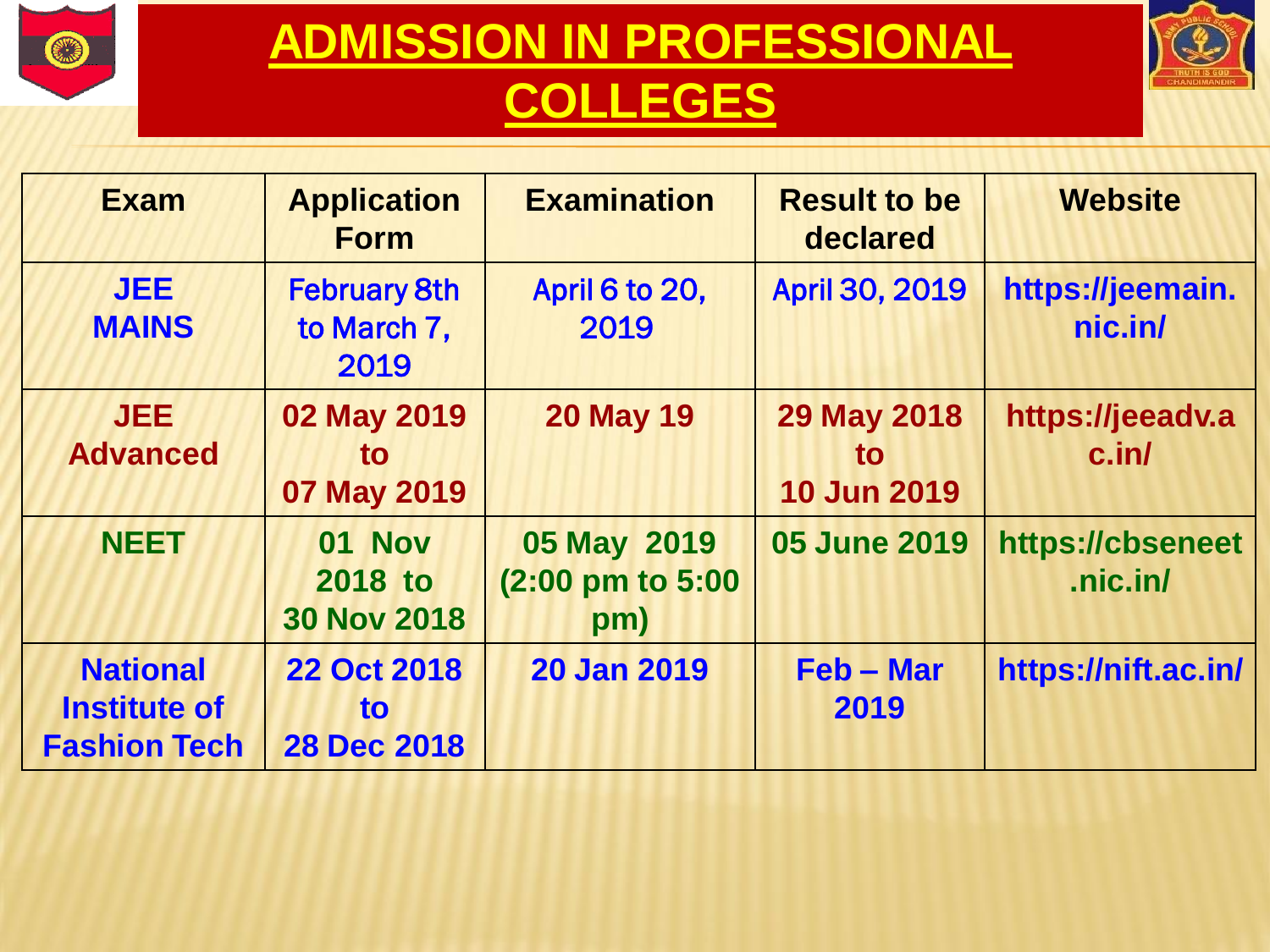



| <b>Exam</b>                                                                                                                                                                  | <b>Application Form</b>                                        | <b>Examination</b>                             | <b>Result to</b><br>be                 | <b>Website</b>             |
|------------------------------------------------------------------------------------------------------------------------------------------------------------------------------|----------------------------------------------------------------|------------------------------------------------|----------------------------------------|----------------------------|
|                                                                                                                                                                              |                                                                |                                                | declared                               |                            |
| <b>National Institute</b><br>of Design                                                                                                                                       | 01 Oct 2018 to<br><b>30 Dec 2018</b>                           | <b>12 May 2019</b><br>to<br><b>19 May 2019</b> | 31 May<br>2019                         | http://www<br>.nid.edu/    |
| <b>Common Law</b><br><b>Admission Test</b>                                                                                                                                   | 01 Jan 2019 to 31<br><b>Mar 2019</b>                           | <b>13 May 2019</b>                             | 31 May<br>2019                         | http://www<br>.clat.ac.in/ |
| <b>Institute of Hotel</b><br><b>Management</b><br><b>(National Council</b><br>for Hotel<br><b>Management and</b><br><b>Catering</b><br><b>Technology</b><br><b>JEE 2019)</b> | <b>15 Jan 2019 to</b><br>2 <sup>nd</sup> Week of April<br>2019 | <b>27 April 2019</b>                           | 4 <sup>th</sup> week<br>of May<br>2019 | http://nch<br>m.nic.in/    |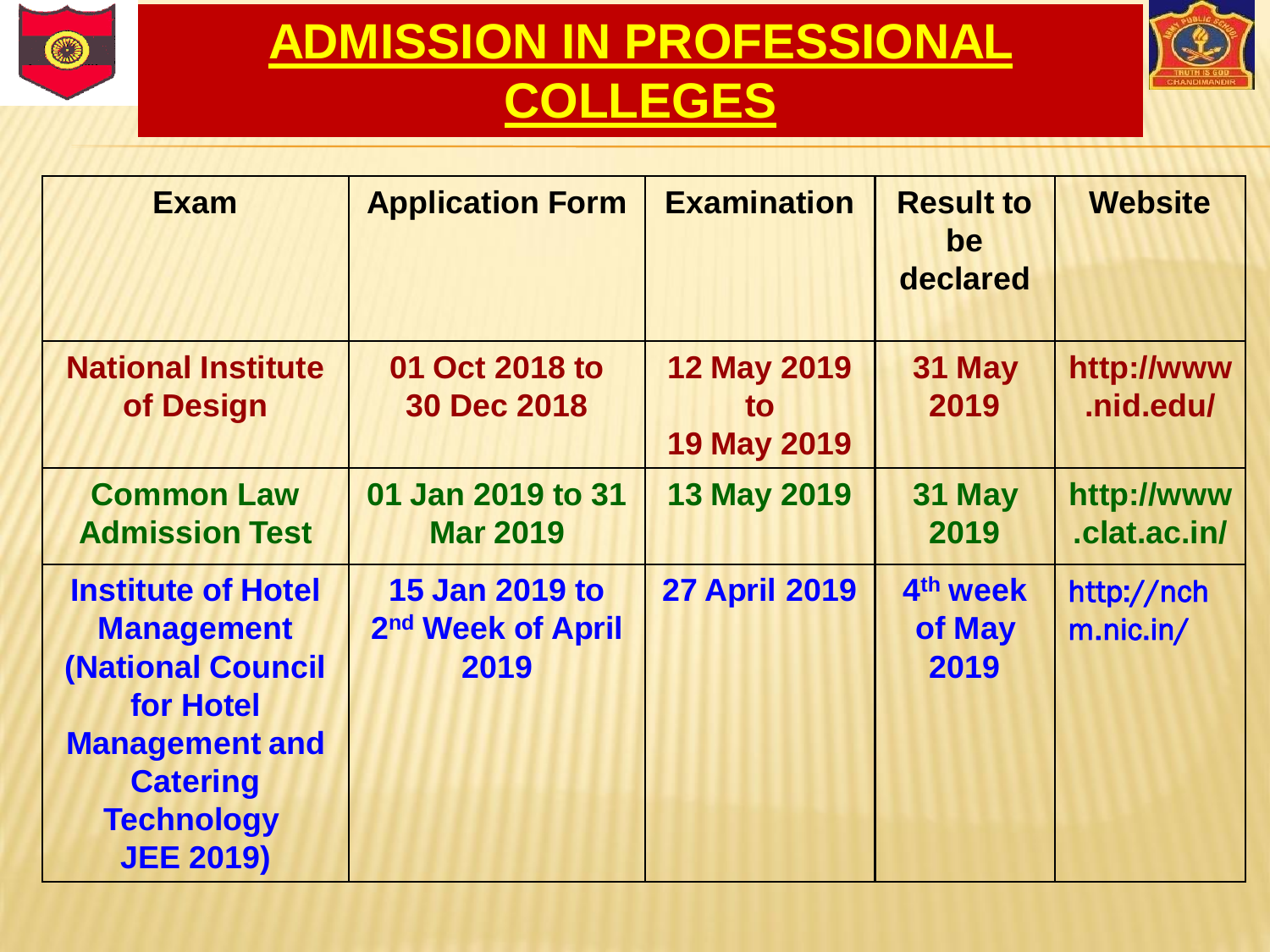



| <b>Exam</b>                                                                   | <b>Application</b><br><b>Form</b>                                               | <b>Examination</b>                           | <b>Result to</b><br>be declared | <b>Website</b>               |
|-------------------------------------------------------------------------------|---------------------------------------------------------------------------------|----------------------------------------------|---------------------------------|------------------------------|
| <b>Indian Institute of</b><br>Management,<br><b>Indore</b><br>(05 years pgme) | Mar 2019 -<br><b>April 2019</b>                                                 | <b>May 2019</b>                              | <b>May 2019</b>                 | https://www<br>.iimidr.ac.in |
| <b>Panjab University</b><br><b>Common Entrance</b><br><b>Test</b>             | 1 <sup>st</sup> week of<br><b>Mar 2019 to</b><br>3rd week of<br><b>Mar 2019</b> | 4 <sup>th</sup> week of<br><b>April 2019</b> | <b>May 2019</b>                 | http://puch<br>$d$ .ac.in/   |
| <b>Delhi University</b>                                                       | 3rd week of<br><b>May to</b><br>1 <sup>st</sup> week of<br><b>Jun 2019</b>      | 3rd week of<br><b>Jun 2019</b>               | <b>Jul 2019</b>                 | http://www.<br>du.ac.in/     |